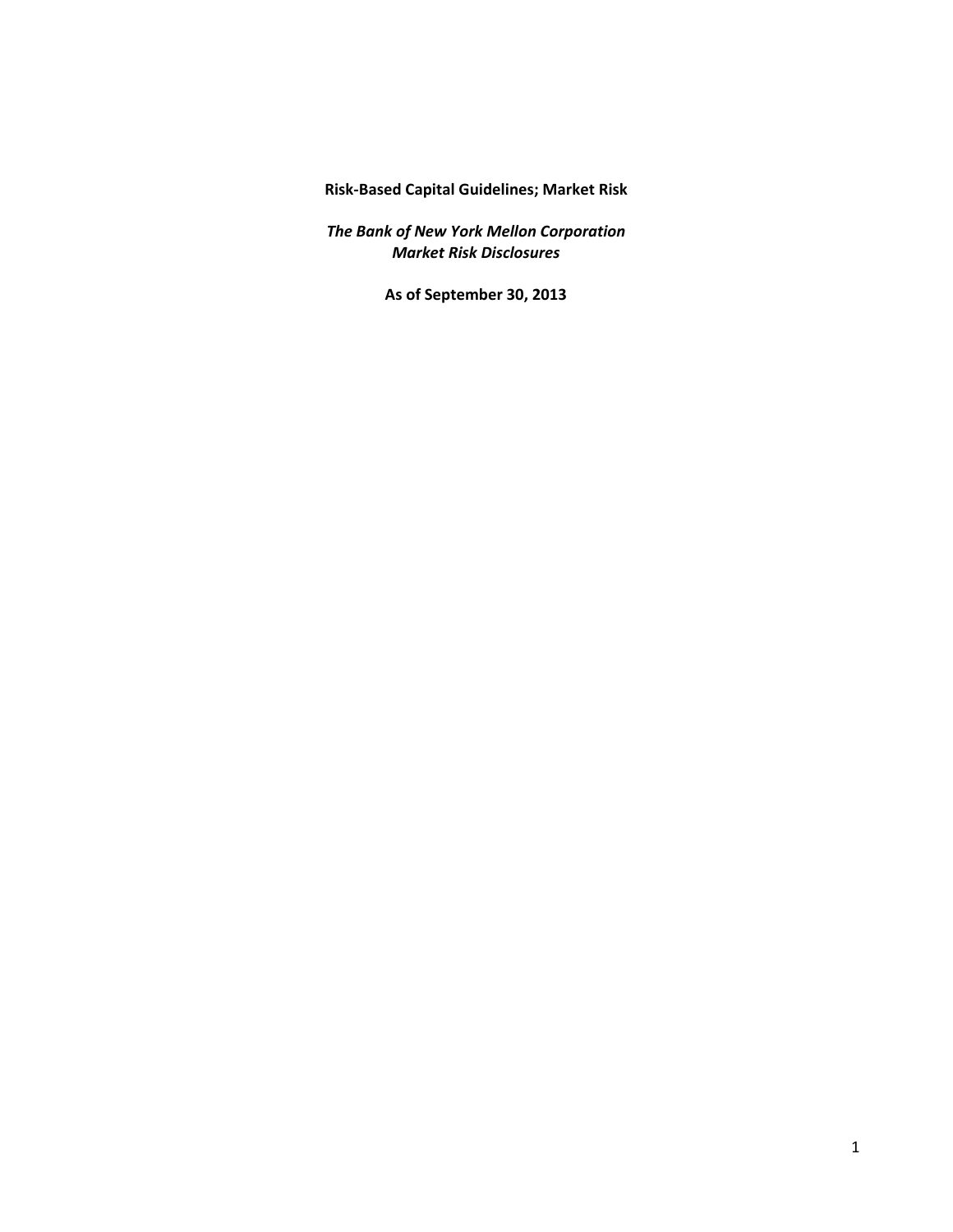# **Basel II.5 Market Risk Quarterly Disclosure**

#### *Introduction*

Since January 1, 2013, The Bank of New York Mellon Corporation (the "Company") has operated under the revised risk-based capital guidelines for market risk, referred to as Basel II.5, issued jointly by the Office of the Comptroller of the Currency ("OCC"), Board of Governors of the Federal Reserve System ("FRB"), and Federal Deposit Insurance Corporation ("FDIC"), and published in the Federal Register (Vol. 77, No. 169) on August  $30$ ,  $2012<sup>1</sup>$  (the "Final Market Risk Capital Rule").

The Final Market Risk Capital Rule requires us to make publicly available quantitative disclosures at least quarterly. Specifically, we are required to disclose among other items, certain quantitative information on the following measures as applicable to the Company:

• Value-at-Risk ("VaR") based measures:

VaR is a measure of the dollar amount of potential loss at a specified confidence level from adverse market movements in an ordinary market environment.

Stressed VaR based measures:

Stressed VaR is a measure of the dollar amount of potential loss at a specified confidence level from adverse market movements in an environment of significant market stress.

• Incremental risk capital ("IRC") requirements:

IRC is a measure of the dollar amount of potential loss from the exposure to default and migration risks for fixed income positions in trading books.

• Comprehensive risk measure ("CRM") capital requirements:

 $\overline{a}$ 

CRM is a measure of the dollar amount of potential loss from the exposure to all price risks in correlation trading portfolios.

The quantitative and qualitative information included in this quarterly disclosure is provided at the Company consolidated level.

### *Covered Positions*

The Final Market Risk Capital Rule requires us to calculate the market risk regulatory capital based on the population of covered positions. Covered positions include all foreign exchange and commodity positions as well as assets and liabilities in our trading book that meet minimum regulatory requirements for inclusion in the market risk regulatory capital.

Due to the regulatory requirements for covered positions, the population of positions included in our regulatory VaR is different from the population of positions in management VaR we disclose in our 10-Q and Annual Reports. Management VaR includes positions subject to internal management VaR limits. The population of covered positions in our regulatory VaR is a subset of the population of positions included in our management VaR.

#### *Securitizations*

As of the end of the third quarter of 2013, BNY Mellon's population of covered positions does not include any positions that meet the definition of a securitization position in the Final Market Risk Capital Rule.

### *Correlation Trading Positions*

During the third quarter of 2013, BNY Mellon's population of covered positions did not include any correlation trading positions.

<sup>1</sup> [https://www.federalregister.gov/articles/2012/08/30/2](https://1https://www.federalregister.gov/articles/2012/08/30/2)  012-16759/risk-based-capital-guidelines-market-risk#h-61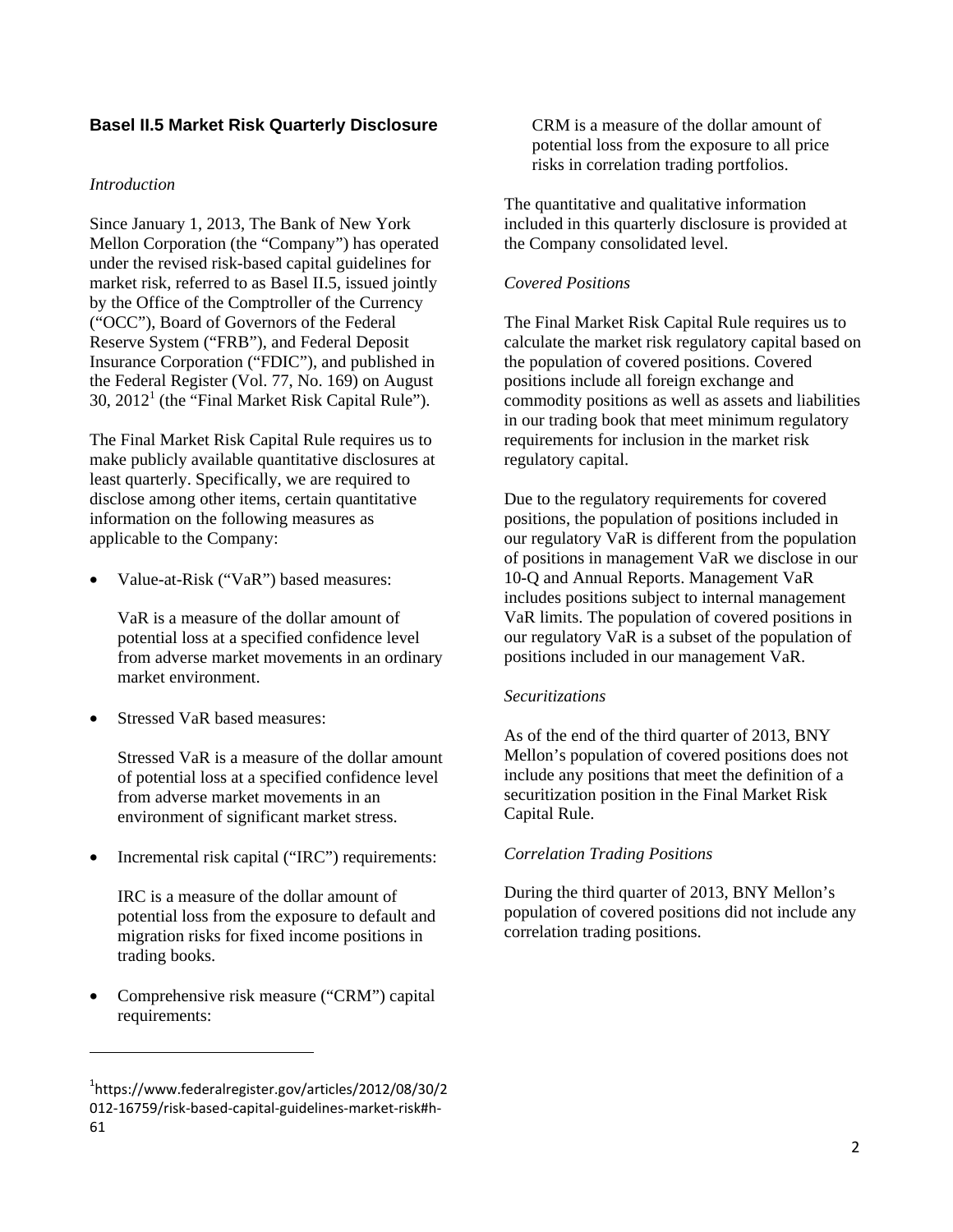#### *Measurement and Monitoring*

The following table summarizes the minimum capital requirement and risk-weighted assets ("RWA") for market risk as of the end of the third quarter of 2013 calculated in accordance with the Final Market Risk Capital Rule.

| <b>Component</b>                  | Sept 30, 2013 |            |
|-----------------------------------|---------------|------------|
| $(\$$ in millions)                | Capital       | <b>RWA</b> |
| VaR                               | \$97.5        | \$1,219.0  |
| <b>Stressed VaR</b>               | 111.5         | 1.393.8    |
| Specific Risk Standard Charge     | 284.3         | 3,553.3    |
| Total Market Risk Capital and RWA | \$493.3       | \$6,166.0  |

#### *VaR Based Measures*

VaR is a measure of the dollar amount of potential loss at a specified confidence level from adverse market movements in an ordinary market environment. Our VaR methodology is based on a Monte Carlo simulation. The calculation of our regulatory VaR assumes a ten-day holding period, utilizes a 99% confidence level, and incorporates the non-linear characteristics of options. The tenday regulatory VaR is derived by scaling one-day VaR to a ten-day holding period.

The following table indicates the calculated regulatory VaR amounts for the overall portfolio of covered positions as well as separate measures for interest rate, foreign exchange, equity and credit components of VaR for the third quarter of 2013.

| VaR(a)            | O <sub>3</sub> 2013 |        |        |              |  |  |
|-------------------|---------------------|--------|--------|--------------|--|--|
| $($in$ millions)  | Mean                | Low    | High   | Sept $30(b)$ |  |  |
| Interest rate     | \$31.3              | \$22.9 | \$42.1 | \$32.5       |  |  |
| Foreign exchange  | 3.1                 | 1.6    | 5.0    | 4.9          |  |  |
| Equity            | 7.2                 | 4.4    | 10.5   | 10.5         |  |  |
| Credit            | 0.0                 | 0.0    | 0.0    | 0.0          |  |  |
| Diversification   | (9.2)               | N/M    | N/M    | (13.2)       |  |  |
| Overall portfolio | \$32.5              | \$21.4 | \$41.6 | \$34.7       |  |  |

*(a) Ten-day, 99% confidence regulatory VaR.* 

*(b) VaR is calculated on last business date of quarter.* 

*N/M* – *Because the minimum and maximum may occur on different days for different risk components, it is not meaningful to compute a portfolio diversification effect.* 

The interest rate component of VaR represents instruments whose values predominantly vary with the level or volatility of interest rates. These instruments include, but are not limited to: debt securities, mortgage-backed securities, swaps, swaptions, forward rate agreements, exchange

traded futures and options, and other interest rate derivative products.

The foreign exchange component of VaR represents instruments whose values predominantly vary with the level or volatility of currency exchange rates or interest rates. These instruments include, but are not limited to: currency balances, spot and forward transactions, currency options, and exchange traded futures and options, and other currency derivative products.

The equity component of VaR is comprised of instruments that represent an ownership interest in the form of domestic and foreign common stock or other equity-linked instruments. These instruments include, but are not limited to: common stock, exchange traded funds, American Depositary Receipts, listed equity options (puts and calls), OTC equity options, equity total return swaps, equity index futures and other equity derivative products.

The diversification component of VaR is the risk reduction benefit that occurs when combining portfolios and offsetting positions, and from the correlated behavior of risk factor movements.

During the third quarter of 2013, interest rate risk generated 75% of average VaR, equity risk generated 17% of average VaR and foreign exchange risk accounted for 8% of average VaR.

### *Stressed VaR Based Measures*

Stressed VaR is a measure of the dollar amount of potential loss at a specified confidence level from adverse market movements in an environment of significant market stress. Stressed VaR uses the same model as our regulatory VaR, but incorporating inputs calibrated to historical data from a continuous one year stress period selected based on empirical studies. The calculation of our regulatory Stressed VaR assumes a ten-day holding period, utilizes a 99% confidence level, and incorporates the non-linear characteristics of options. The ten-day regulatory Stressed VaR is derived by scaling one-day Stressed VaR to a tenday holding period.

The following table indicates the calculated regulatory Stressed VaR amounts for the overall portfolio of covered positions as well as separate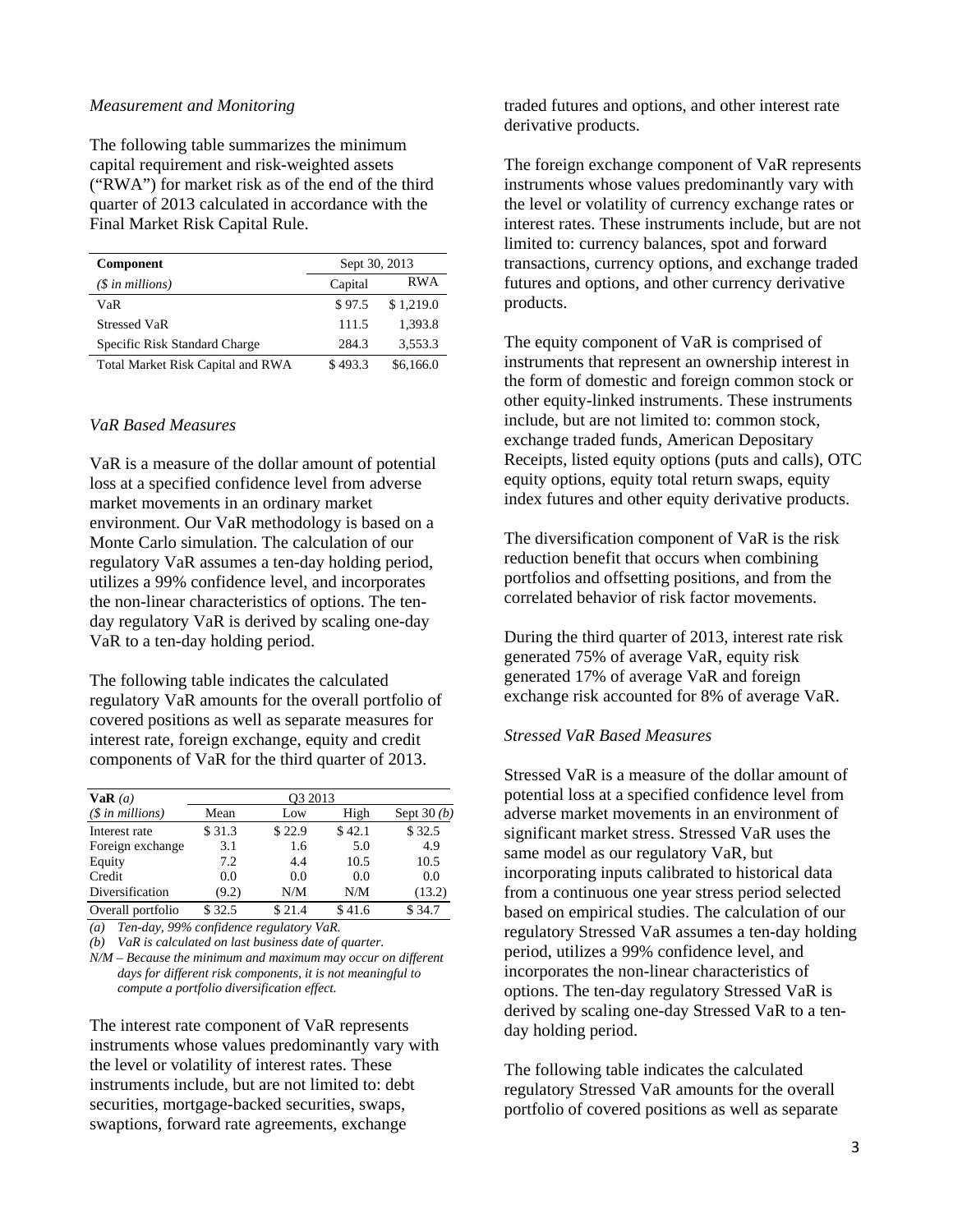measures for interest rate, foreign exchange, equity and credit components of Stressed VaR for the third quarter of 2013.

| Stressed VaR $(a)$ | O <sub>3</sub> 2013 |        |        |         |
|--------------------|---------------------|--------|--------|---------|
| $(\$$ in millions) | Mean                | Low    | High   | Sept 30 |
| Interest rate      | \$44.4              | \$37.9 | \$50.4 | \$50.4  |
| Foreign exchange   | 5.4                 | 3.2    | 9.7    | 6.3     |
| Equity             | 5.8                 | 3.9    | 11.2   | 5.0     |
| Credit             | 0.0                 | 0.0    | 0.1    | 0.0     |
| Diversification    | (18.5)              | N/M    | N/M    | (18.3)  |
| Overall portfolio  | \$37.2              | \$30.3 | \$44.7 | \$43.4  |

*(a) Ten-day, 99% confidence regulatory Stressed VAR.* 

*N/M* – *Because the minimum and maximum may occur on different days for different risk components, it is not meaningful to compute a portfolio diversification effect.* 

During the third quarter of 2013, interest rate risk generated 80% of average Stressed VaR, equity risk generated 10% of average Stressed VaR and foreign exchange risk accounted for 10% of average Stressed VaR.

# *Specific Risk Measures*

Specific risk means the risk of loss on a position that could result from factors other than broad market movements and include event risk, default risk, and idiosyncratic risk. The Final Market Risk Capital Rule requires us to measure the specific risk for debt, equity and securitization positions using either our internal models (e.g., VaR, IRC, CRM) provided our regulators approve the use of these models to measure specific risk, or the standardized measurement method. The following three sections describe our specific risk measures.

### *Specific Risk Standard Charge*

We calculate the specific risk standard charge on a quarterly basis under the standardized measurement method. It measures specific risk pursuant to fixed risk weights, which are prescribed by the Final Market Risk Capital Rule.

# *IRC Requirements*

The IRC model will not be used for the calculation of our market risk regulatory capital until the model is approved by our regulators.

### *CRM Requirements*

The CRM model is not applicable as we do not have correlation trading positions in our population of covered positions.

# *Regulatory VaR Back-testing*

On a daily basis, we compare one-day 99% regulatory VaR to trading profits and losses excluding fees, commissions, reserves, net interest income, and intraday trading to determine the back test multiplier for VaR and Stressed VaR for purposes of calculating the market risk regulatory capital. This daily back-testing is also done at a subportfolio level and facilitates the assessment of the performance of our VaR model.

During the third quarter of 2013, our daily trading loss excluding fees, commissions, reserves, net interest income, and intraday trading did not exceed our calculated regulatory VaR amount of the overall portfolio of covered positions on any given day.